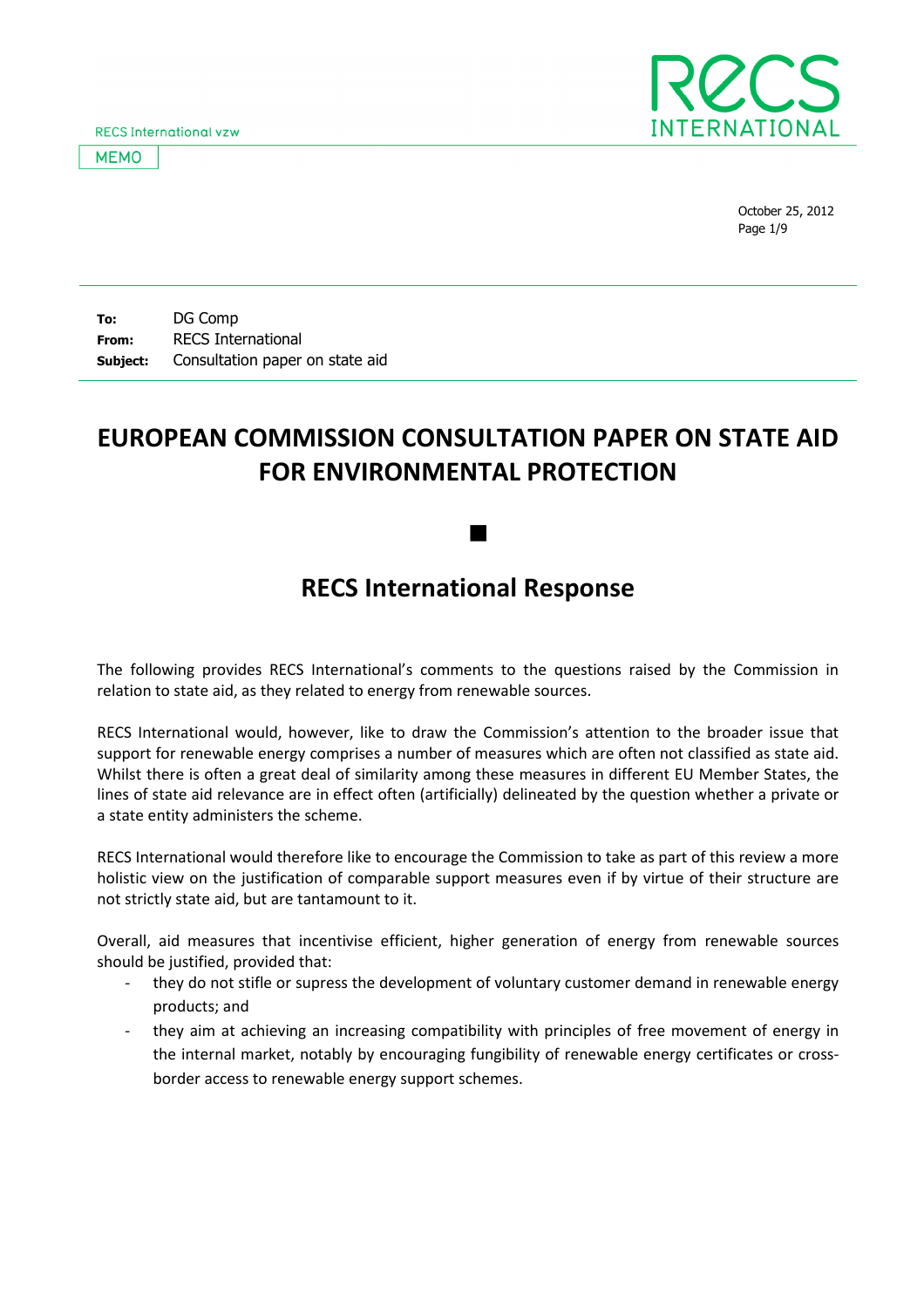

October 25, 2012 Page 2/9

## 1. GENERAL QUESTIONS ON ENVIRONMENTAL PROTECTION MEASURES

- 1.1 Have State aid instruments been adapted in your country since the introduction of the 2008 Environmental Aid Guidelines? For example, changes in types of aid instruments, in aid intensity, in selecting aid beneficiaries (e.g. via subsidy tenders or other selection processes)? Have State aid measures been phased out? Please explain.
- 1.2 Have any changes in environmental support policy been announced or envisaged for the near future such as phasing out existing measures and/or introducing new support measures? If so, what is the reason for making such changes?

RECS International regularly monitors the development of renewable energy support schemes across the Member States.

In this context, the introduction of the 2008 Guidelines did not appear on balance to have had a clearly identifiably impact.

We believe this is the case because the Guidelines continued to leave a significant degree of discretion in assessing the justification on environmental grounds of support schemes for renewable energy production. Also, the majority of the support schemes in the Members do not technically qualify as state aid, or have only elements that are affected by the state aid rules.

Overall, a decline in small scale aid measures, notably grants, for incentivising the installation onsite renewable energy production, is visible. These measures do more commonly fall into the category of state aid across EU Member States compared to the operating aid of the national support schemes for the generation of electricity from renewable energy sources.

We do, however, not think that the reduced availability of such measures is due to the changes the 2008 Guidelines introduced. Rather, we believe this is due to the reduced availability of state funding in this area. In some cases, earlier aid measures had created the desired demand effects to support of national or regional production of materials and machinery, and have thus been phased out.

As regards the national support schemes for the generation of electricity from renewable energy sources (with the purpose of feeding this electricity in for common consumption), it is notable that support instruments continue to evolve.

These support schemes are generally classified as operating support and comprise feed-in-tariff type schemes or certificate type schemes. As a measure of support, the feed-in-tariff requires a system operator or another dedicated entity to purchase electricity for a specified time at a specified price. Certificates schemes require electricity suppliers or customers to demonstrate through certificates that a particular quota their energy has been purchased from renewable energy producers, to obtain a tax relief or to avoid a penalty. Whilst the latter scheme is in principle designed to utilise competitive and crossborder trade elements, to support national generation these elements are commonly supressed, i.e. by not allowing fungibility of certificates from other Member States or by setting artificially high targets to keep monetary support high through a supply side surplus.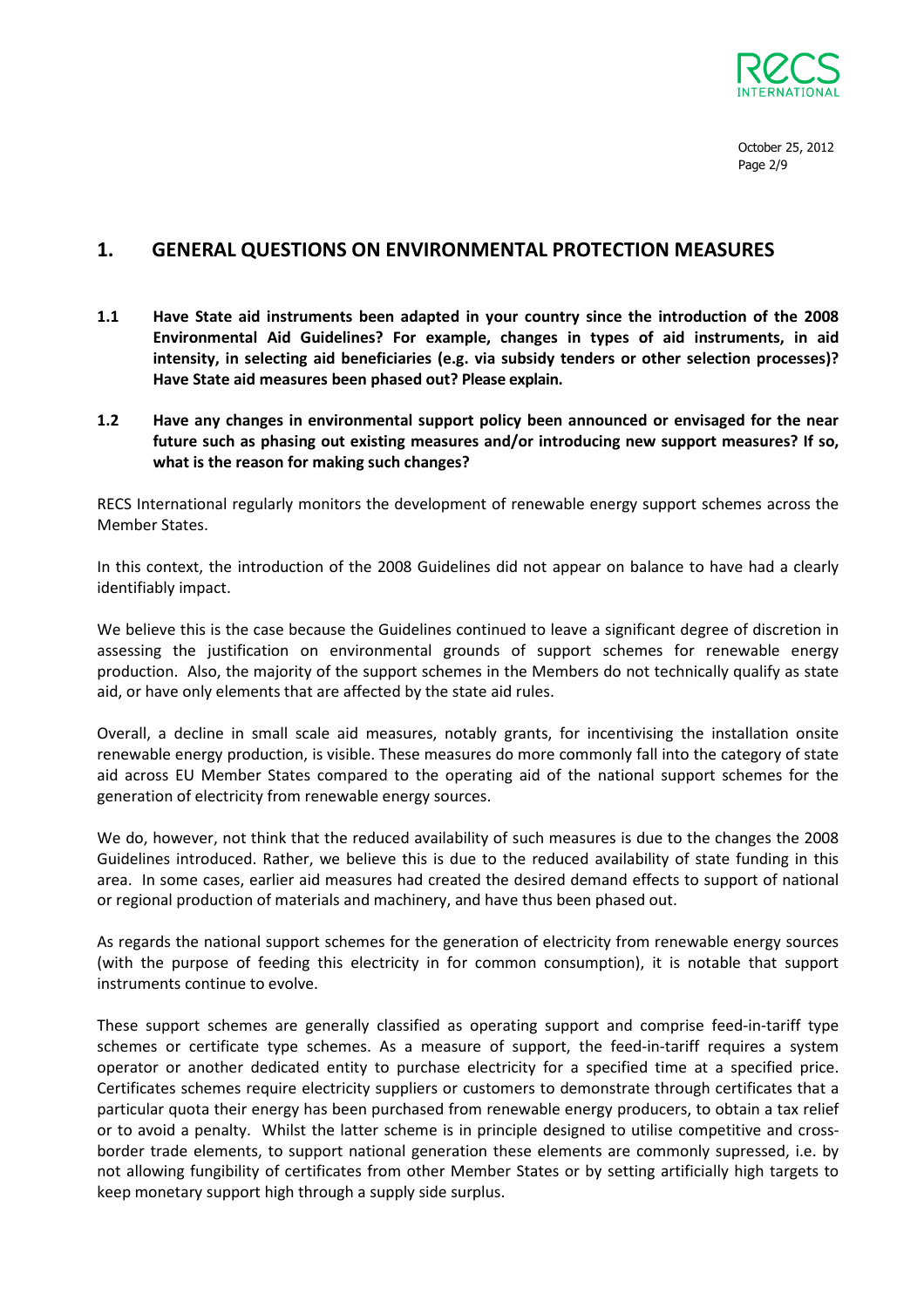

October 25, 2012 Page 3/9

There continues to be little coordination of these schemes between Member States. Since the introduction of the 2008 Guidelines, some Member States have switched between these options or have introduced both options for different forms of generation. For example, the Netherlands are switching to a certificate based system. Germany has introduced a certificate scheme akin direct marketing option for electricity that usually is compensated through a feed-in-tariff. The UK and Italy are moving, at least in respect of smaller scale generation, from certificate based schemes to feed-in-schemes.

In addition, in the case of Spain and Italy more recently, support measures have been stopped or reduced to national renewable energy generation only.

In all the above cases, we do not see that the introduction of the Guidelines have triggered these changes but rather the limited availability of state funds to continue to support measures or in some cases the intension to encourage smaller scale, decentralised energy generation. The support schemes in these countries were generally also not qualified as state aid.

The notable exception to the continued trend of national focus in renewable energy support are Sweden and Norway, which recently implemented a certificate based system which applies across both countries. The Commission should closely monitor the progress of this initiative, we believe it will be a blue print reducing market distortion by harmonisation across member states. The direct marketing option in Germany is also encouraging, albeit that it still does not allow this on a cross-border trade basis.

### 1.3 In your experience, how do State aid measures contribute to an increase in environmental protection taking into account other already existing mechanisms to promote environmental protection, such as regulation, taxation, or market-based mechanisms (e.g. ETS)? Are such considerations taken into account by Member States when designing State aid measures?

Renewable energy support schemes, some of which are state aid measures, have led to a significant increase in renewable generation. However, as most of these schemes were designed before the introduction of the EU ETS, the support measures are not always consistent with other decarbonisation measures, notably the EU ETS.

In designing the new guidelines, Member States should be obliged to consider the greater interactions between support schemes (irrespective of whether they constitute state aid), taxation of carbon emissions and exemptions based on renewable energy consumptions, and the EU ETS.

We believe that in the coming years and in the term of a new Guideline, the voluntary market in renewable energy products as well as market based mechanisms such as joint certificate schemes like in Norway or Sweden, and cross-border redemption of renewable energy to obtain exemption from CO2 based taxation will limit the need for state aid and hopefully achieve greater conversion of support schemes. The Commission should support such conversion trough appropriate obligations in the Guideline.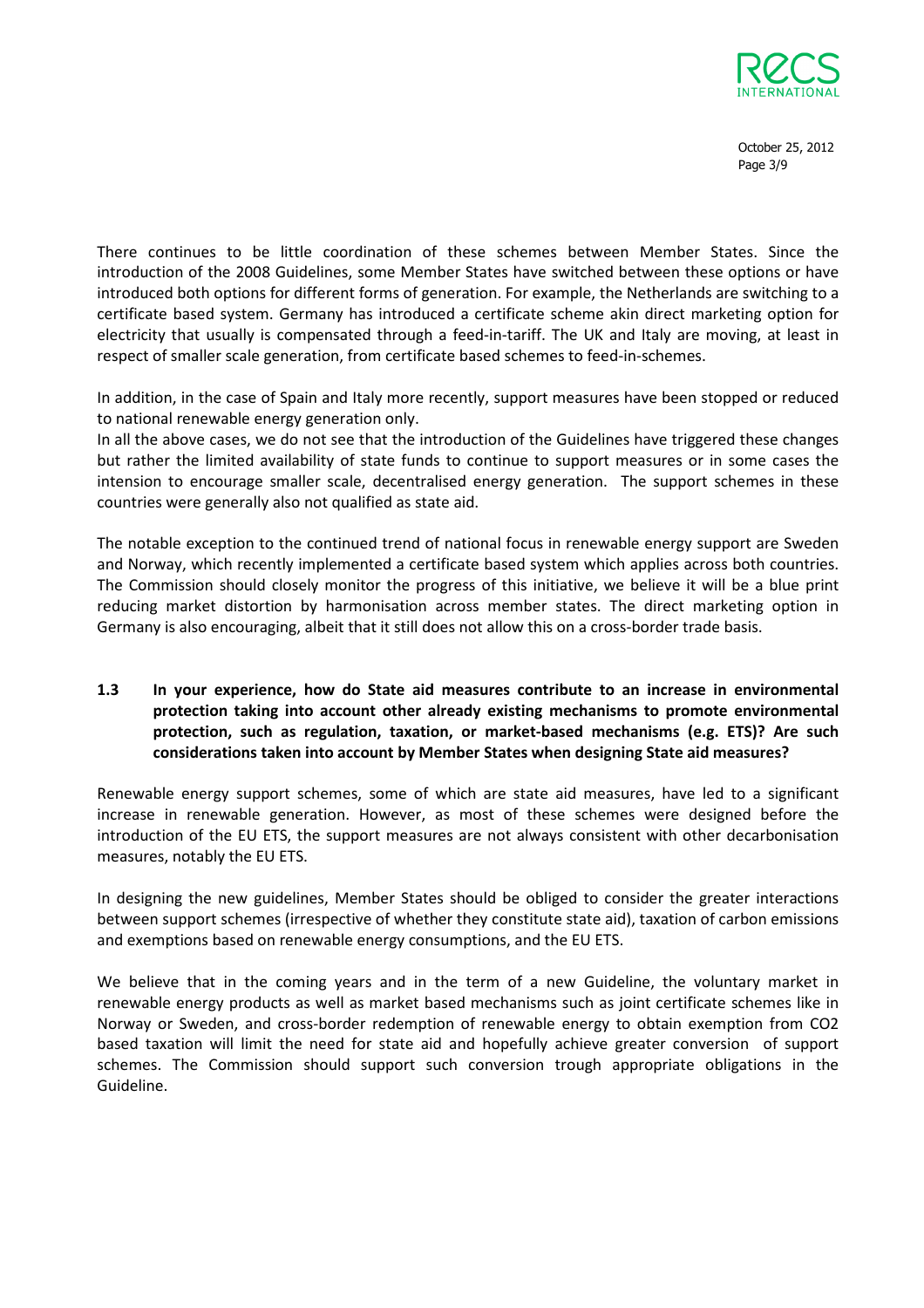

- 1.4 Are in your experience certain aid measures more effective in targeting specific market failures? Please explain.
- 1.5 Based on your experience which aid instruments rank highest in terms of their overall effectiveness in terms of achieving the environmental objective and phasing out the need for State aid (e.g. resulting in competitive and integrated renewable energy)? Please explain.

The long term vision of the internal electricity market should be that:

- renewable energy is produced efficiently (with market signals to those generation forms which are in the region most economically efficient and irrespective of borders); and
- environmental costs of conventional energy are efficiently internalised through the EU ETS.

We believe that this would allow renewable energy to be produced competitively compared to conventional energy generation and reduce the need for support measures, notably state aid.

At the moment, both pillars of this vision are, however, not developing adequately.

The support schemes do largely not achieve an efficiency competition between generation types of renewable energy. Nor does the restriction of support schemes to Member States' territories allow generation to be sighted at the most productive locations.

The design of the EU ETS does not currently allow for an adequate internalisation of environmental costs.

We recognise that combining the effects of both pillars and their shaping through regulation is complex, especially in the light of global competitiveness and high prices, notably for gas, for significant parts of the generation basket.

We further recognise that renewable energy policy and support scheme design also fulfil the important role of job and wealth creation in rural and sometimes deprived areas.

The recent example of Spain's renewable energy support scheme closure has however shown that especially in the current economic climate, a nationally focussed support scheme policy is at risk becoming itself a market failure. The targets of individual Member States under the Renewable Energy Directive will not be achievable unless there is greater convergence of support schemes.

We encourage the Commission to incentivise through changes to the Guideline that in a phased approach a greater compatibility and convergence of the support schemes, be they state aid or not, is achieved. A limited fungibility of renewable energy certificates across EU Member States and a limited cross-border feed-in gives signals to site renewable energy production efficiently and creates a more robust market.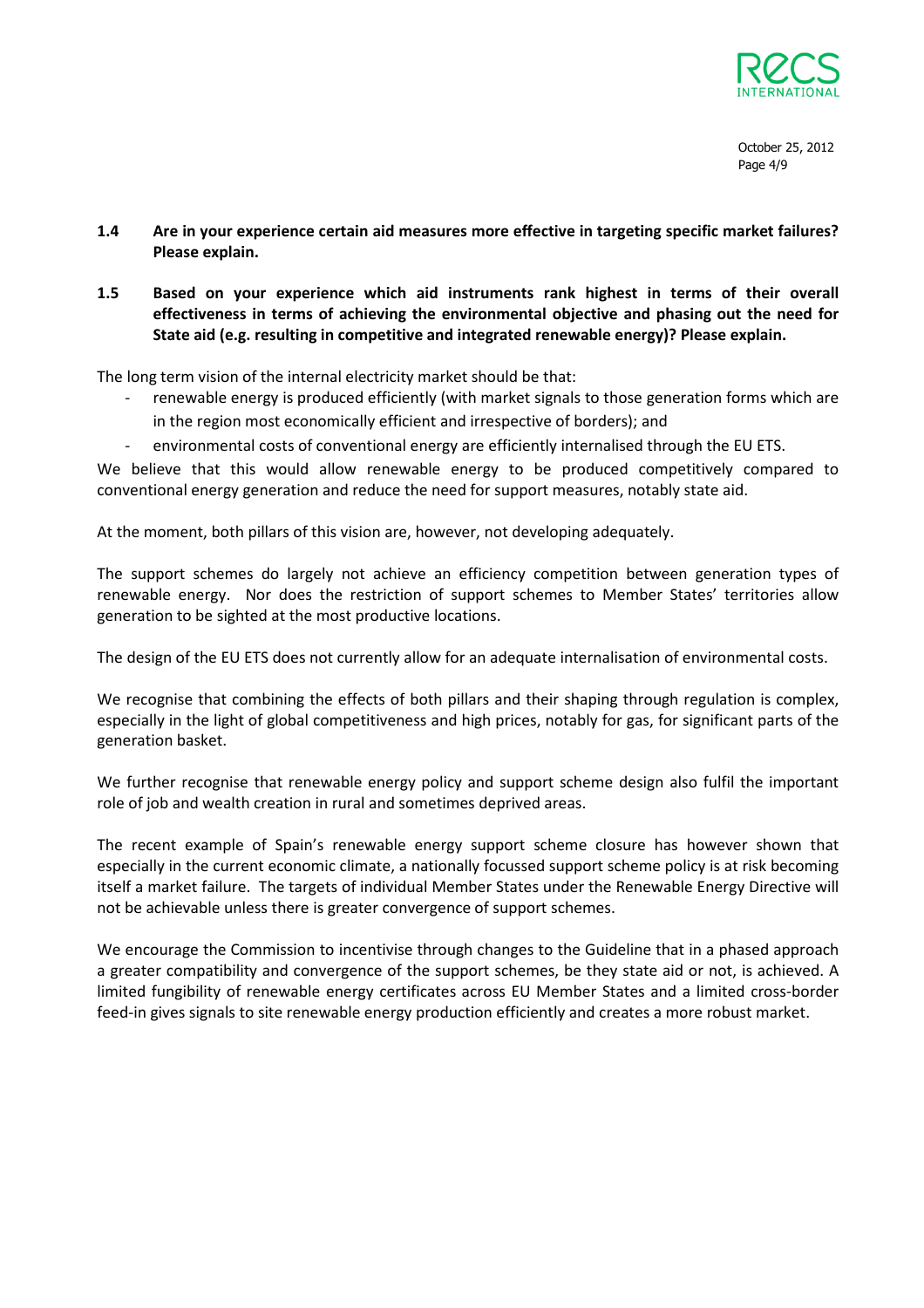

October 25, 2012 Page 5/9

1.6 Are in your experience certain aid measures more efficient for keeping budgets under control? Is the amount of public spending needed to incentivise private investment in order to achieve a higher degree of environmental protection considered/measured? Please substantiate your answer.

Feed-in-tariff schemes and certificate schemes are currently operated with the view to maximising the generation from renewable sources. They generally do not operate with particular caps or targets on generation, or as the case of certificates schemes, they are set artificially high. This is in each case to achieve a guaranteed return.

This reduces the incentives on developers and equipment providers to reduce costs. Although equipment prices have come down, there is evidence that costs for equipment are higher in the EU than in other global markets.

1.8 What are the main potential negative effects of State aid for environmental protection in the context of distortions of competition and effects on trade? Is there a difference between operating and investment aid (e.g. in distortive access or allowing market access)? How are or can these effects taken into account? Please substantiate and give concrete examples.

We believe that state aid based or comparable renewable energy support schemes can coexist with crossborder trade of renewable energy

Through the flexibility mechanisms in the Renewable Energy Directive, a framework has been provided to encourage greater convergence of renewable energy support schemes.

In addition, the ECJ in the Case Preussenelektra opined and the Commission noted in its earlier state aid assessment, e.g. the UK Renewable Energy Obligation, there should only be a temporary justification for support schemes that do not allow cross-border feed in or fungibility of certificates.

The example of the combined support scheme in Sweden and Norway, as well as the eligibility of crossborder traded renewable energy for tax exemptions in the UK and Italy (now to be discontinued) have provided examples and experience that compatibility of support measures and cross-border trade is possible from an technical, operational and administrative perspective.

A coordinated action of Member States, under the flexibility mechanisms of the Renewable Energy Directive, would achieve an appropriate sharing of costs and create overall a more site efficiency oriented, robust support scheme.

1.9 Have assessments been made of the effectiveness of State aid to support environmental protection compared to other measures? If so, could you elaborate on the results? Please make available any relevant studies or reports that describe the effectiveness of EAG State aid in your country.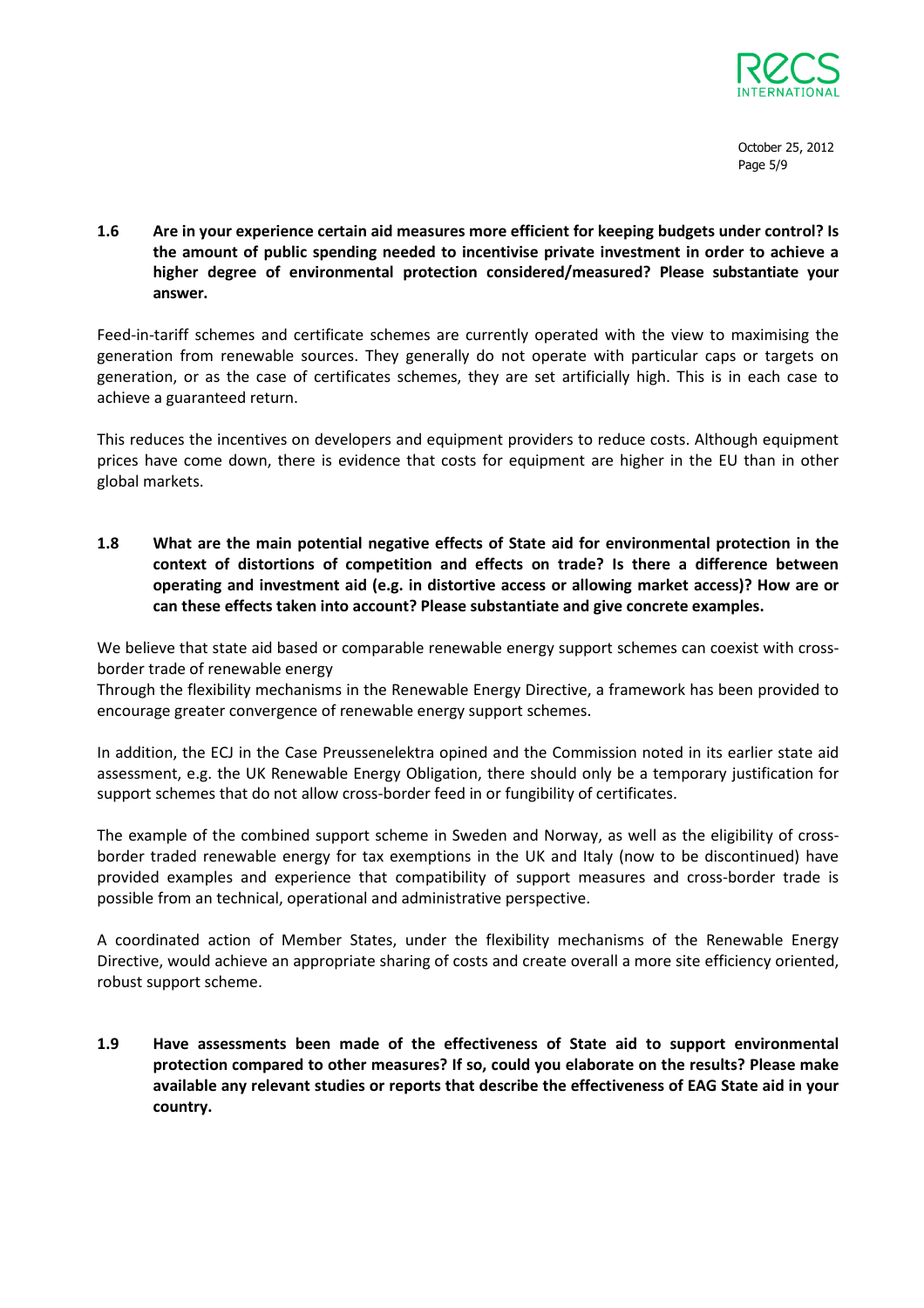

October 25, 2012 Page 6/9

1.10 Have evaluations been carried out of State aid, with respect to both compliance with the State aid conditions by the beneficiaries and the effectiveness of State aid in achieving the policy objective? If so, did it lead to changes/improvements in the design of aid measures? Please provide copies of any documents or studies which may be relevant.

We have provided a number of studies with our submission addressing these areas.

### 2. GENERAL EXPERIENCE WITH THE ENVIRONMENTAL AID GUIDELINES

- 2.1 What is your general assessment of the current Environmental Aid Guidelines on State aid for Environmental Protection: what has worked well, and what has worked not so well? Have they given appropriate guidance for Member States to design well targeted environmental aid measures. Please substantiate your answer.
- 2.2 Have the Environmental Aid Guidelines in your experience achieved the goal as stated in paragraph 4 of contributing to implement the environmental aspects of the energy- and climate change related targets? Please explain.

As most renewable energy support schemes do not constitute state aid, the experience with the application of the Guideline to the support scheme is limited. Whilst the degree of flexibility the Guidelines have provided in assessing aid for environmental purposes has allowed proportionate responses for aid measures of different magnitude, the Guidelines do not appear to appropriately consider the aid-on-aid /multiple aid issues.

#### 2.3 Are the Environmental Aid Guidelines still addressing the most important market failures hindering environmental production and in particular the achievement of EU 2020 objectives?

Please refer to our answer under 1.5 above. The Guidelines should focus on ensuring that support measures introduce the efficiency signals by requiring a greater degree of convergence across support schemes. A limited fungibility of renewable energy certificates across EU Member States and a limited cross-border feed-in gives signals to site renewable energy production efficiently and creates a more robust market.

## 3. QUESTIONS ON SCOPE AND DEFINITIONS (SECTION 2 OF THE ENVIRONMENTAL AID GUIDELINES)

3.3 Based on your experience with designing environmental aid measures, do you consider the current scope of measures covered by the Environmental Aid Guidelines to have been appropriately framed? If not, please explain what difficulties you have encountered.

The framing of aid measures into the traditional categories of "investment" and "operating" aid is not particularly appropriate as both feed-in-tariff based schemes and certificates based schemes combine investment and operating aid characteristics, notably if there is a long term recover of investments through project financing.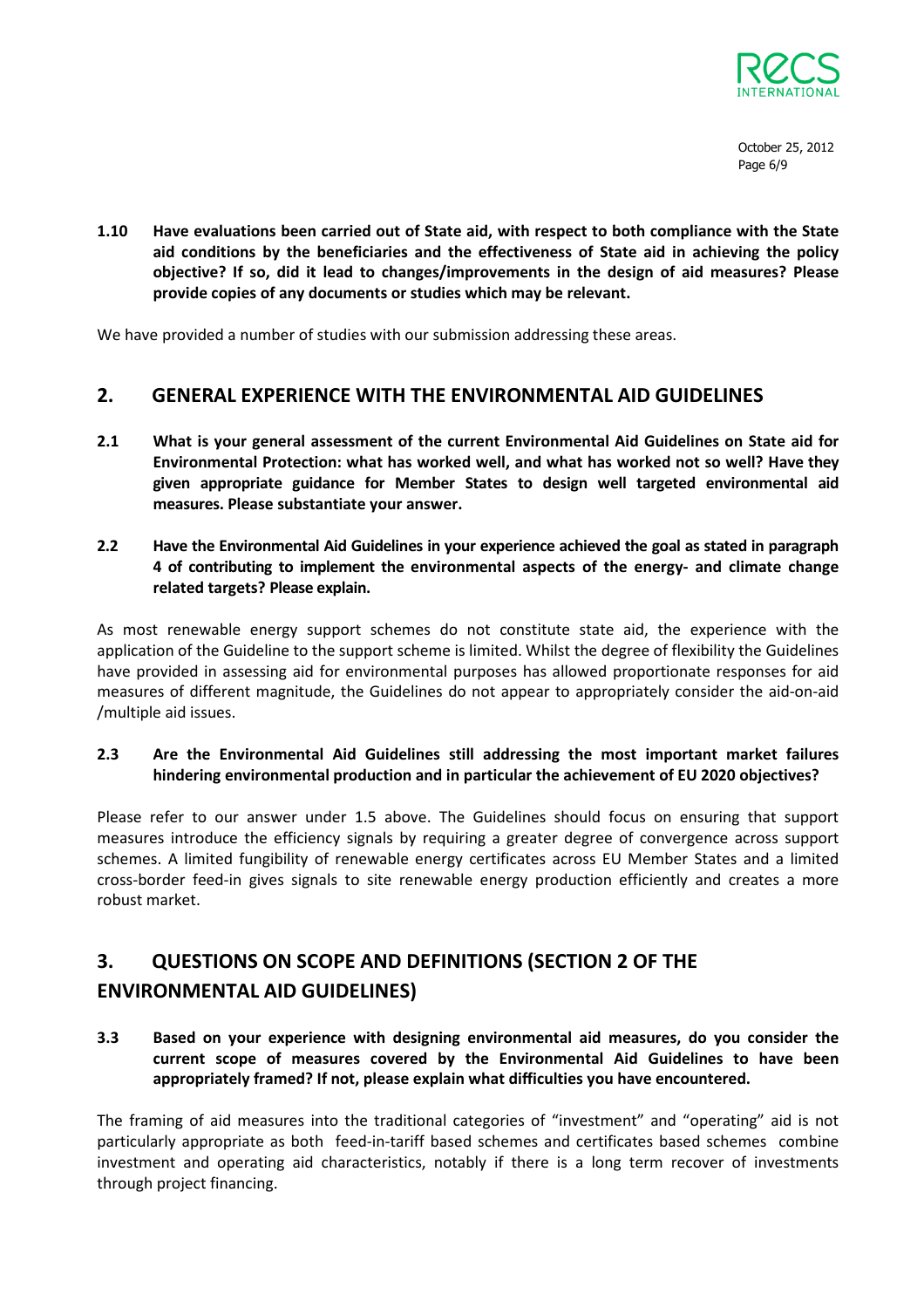

October 25, 2012 Page 7/9

The Guidelines should refer to feed-in-tariffs, fixed premium and certificate schemes directly, irrespective of whether they constitute state aid in the strict sense.

# 4. QUESTIONS ON AID MEASURES SUBJECT TO A "STANDARD ASSESSMENT" (SECTION 3.1 OF THE ENVIRONMENTAL AID GUIDELINES)

### 4.4 In your experience, is renewable energy more supported by way of investment or operating aid? As regards operating aid, which of the three possibilities to grant operating aid is most used in your experience? In your view, are there any specific reasons?

The framing of aid measures into the traditional categories of "investment" and "operating" aid is not particularly appropriate as both feed-in-tariff based schemes and certificates based schemes combine investment and operating aid characteristics, notably if there is a long term recover of investments through project financing. Most Member States have implemented feed-in-tariff schemes.

4.6 Do certain aid measures or aid instrument to support renewable energy sources on the basis of the Guidelines, provide in better results in terms of renewable energy becoming competitive and being integrated in the energy market? Please explain.

The Guidelines should facilitate the cross border exchange of renewable energy by adding the following paragraph:

"any renewable electricity, generated in the European Union, and delivered to consumers in the Member State in question should be eligible for aid, in the form of feed-in tariffs or the ability to redeem certificates, provided that the generation meets all the eligibility criteria other that those relating to the territory or jurisdiction of production."

### 11. MISCELLANEOUS

#### 11.1 Do you have any other comments on the application of the Environmental Aid Guidelines and the GBER (environmental aid measures) on issues other than those covered in the previous questions?

The majority of renewable energy support schemes do not constitute state aid.

However, as the ECJ in the Case Preussenelektra opined, as well as the Commission noted in its earlier state aid assessment, e.g. the UK Renewable Energy Obligation, there should only be a temporary justification for support schemes that do not allow cross-border feed in or fungibility of certificates. A greater convergence of renewable energy markets should be achieved, at least through a limited application of cross-border feed-in or fungibility of certificates, considering the success of the convergence between the Norwegian and the Swedish support scheme.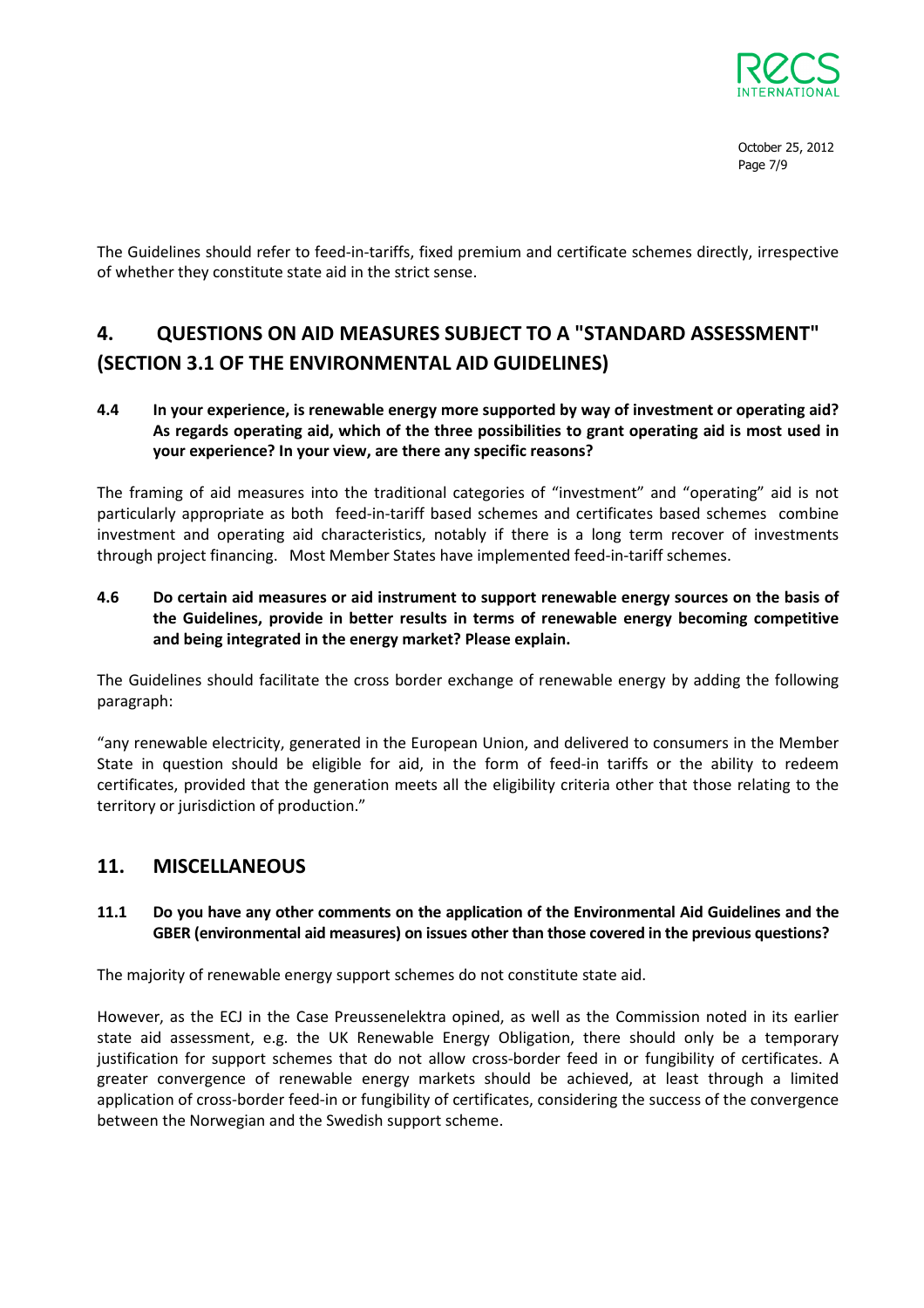

October 25, 2012 Page 8/9

We believe that either where support schemes cannot be assessed under the state aid provision, the Commission should launch a project to re-assess the compatibility of such schemes with the free movement of goods provisions under the TFEU.

Through the flexibility mechanisms in the Renewable Energy Directive, a framework has been provided to encourage greater convergence of renewable energy support schemes. In this light, the earlier justification for temporary justifications of restrictions on cross-border feed-in or certificate fungbility do not appear to be hold any longer and endanger a more robust market.

If these elements cannot be considered in the Guidelines, a parallel set of guidelines should be drawn up to avoid the often artificial delineation between similar support schemes on the basis that one is operated through a state entity, whilst the other one is not.

### 11.3 Please indicate whether the Commission services may contact you for further details on the information submitted, if required.

Yes